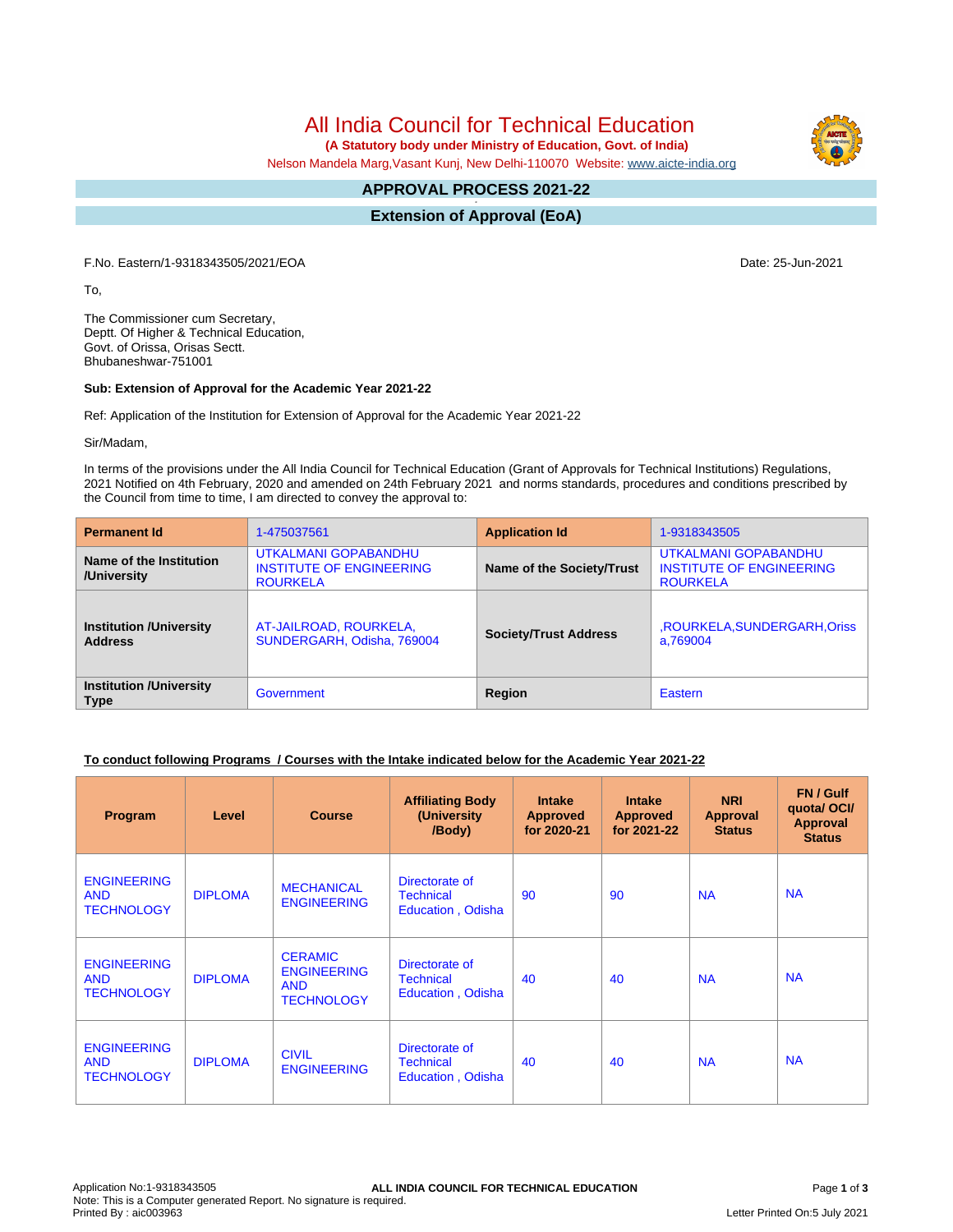| <b>ENGINEERING</b><br><b>AND</b><br><b>TECHNOLOGY</b> | <b>DIPLOMA</b> | <b>METALLURGICA</b><br><b>L ENGINEERING</b>                                                                                                          | Directorate of<br><b>Technical</b><br>Education, Odisha        | 90 | 90 | <b>NA</b> | <b>NA</b> |
|-------------------------------------------------------|----------------|------------------------------------------------------------------------------------------------------------------------------------------------------|----------------------------------------------------------------|----|----|-----------|-----------|
| <b>ENGINEERING</b><br><b>AND</b><br><b>TECHNOLOGY</b> | <b>DIPLOMA</b> | <b>ELECTRONICS &amp;</b><br><b>TELECOMMUNI</b><br><b>CATION</b><br><b>ENGINEERING</b><br>(TECHNOLOGYN<br><b>ICIAN</b><br><b>ELECTRONIC</b><br>RADIO) | Directorate of<br><b>Technical</b><br>Education, Odisha        | 50 | 50 | <b>NA</b> | <b>NA</b> |
| <b>ENGINEERING</b><br><b>AND</b><br><b>TECHNOLOGY</b> | <b>DIPLOMA</b> | <b>ELECTRICAL</b><br><b>ENGINEERING</b>                                                                                                              | Directorate of<br><b>Technical</b><br>Education, Odisha        | 60 | 60 | <b>NA</b> | <b>NA</b> |
| <b>ENGINEERING</b><br><b>AND</b><br><b>TECHNOLOGY</b> | <b>DIPLOMA</b> | <b>CHEMICAL</b><br><b>ENGINEERING</b>                                                                                                                | Directorate of<br><b>Technical</b><br><b>Education, Odisha</b> | 50 | 50 | <b>NA</b> | <b>NA</b> |

**It is mandatory to comply with all the essential requirements as given in APH 2021-22 (Appendix 6)**

# **Important Instructions**

- 1. The State Government/ UT/ Directorate of Technical Education/ Directorate of Medical Education shall ensure that 10% of reservation for Economically Weaker Section (EWS) as per the reservation policy for admission, operational from the Academic year 2019-20 is implemented without affecting the reservation percentages of SC/ ST/ OBC/ General. However, this would not be applicable in the case of Minority Institutions referred to the Clause (1) of Article 30 of Constitution of India. Such Institution shall be permitted to increase in annual permitted strength over a maximum period of two years.
- 2. The Institution offering courses earlier in the Regular Shift, First Shift, Second Shift/Part Time now amalgamated as total intake shall have to fulfil all facilities such as Infrastructure, Faculty and other requirements as per the norms specified in the Approval Process Handbook 2021-22 for the Total Approved Intake. Further, the Institutions Deemed to be Universities/ Institutions having Accreditation/ Autonomy status shall have to maintain the Faculty: Student ratio as specified in the Approval Process Handbook.
- 3. Strict compliance of Anti-Ragging Regulation, Establishment of Committee for SC/ ST, Establishment of Internal Complaint Committee (ICC), Establishment of Online Grievance Redressal Mechanism, Barrier Free Built Environment for disabled and elderly persons, Fire and Safety Certificate should be maintained as per the provisions made in Approval Process Handbook and AICTE Regulation notified from time to time.
- 4. In case of any differences in content in this Computer generated Extension of Approval Letter, the content/information as approved by the Executive Council / General Council as available on the record of AICTE shall be final and binding.

**Prof.Rajive Kumar Member Secretary, AICTE**

Copy \*\* to:

- **1. The Director of Technical Education\*\*, Odisha**
- **2. The Principal / Director,**